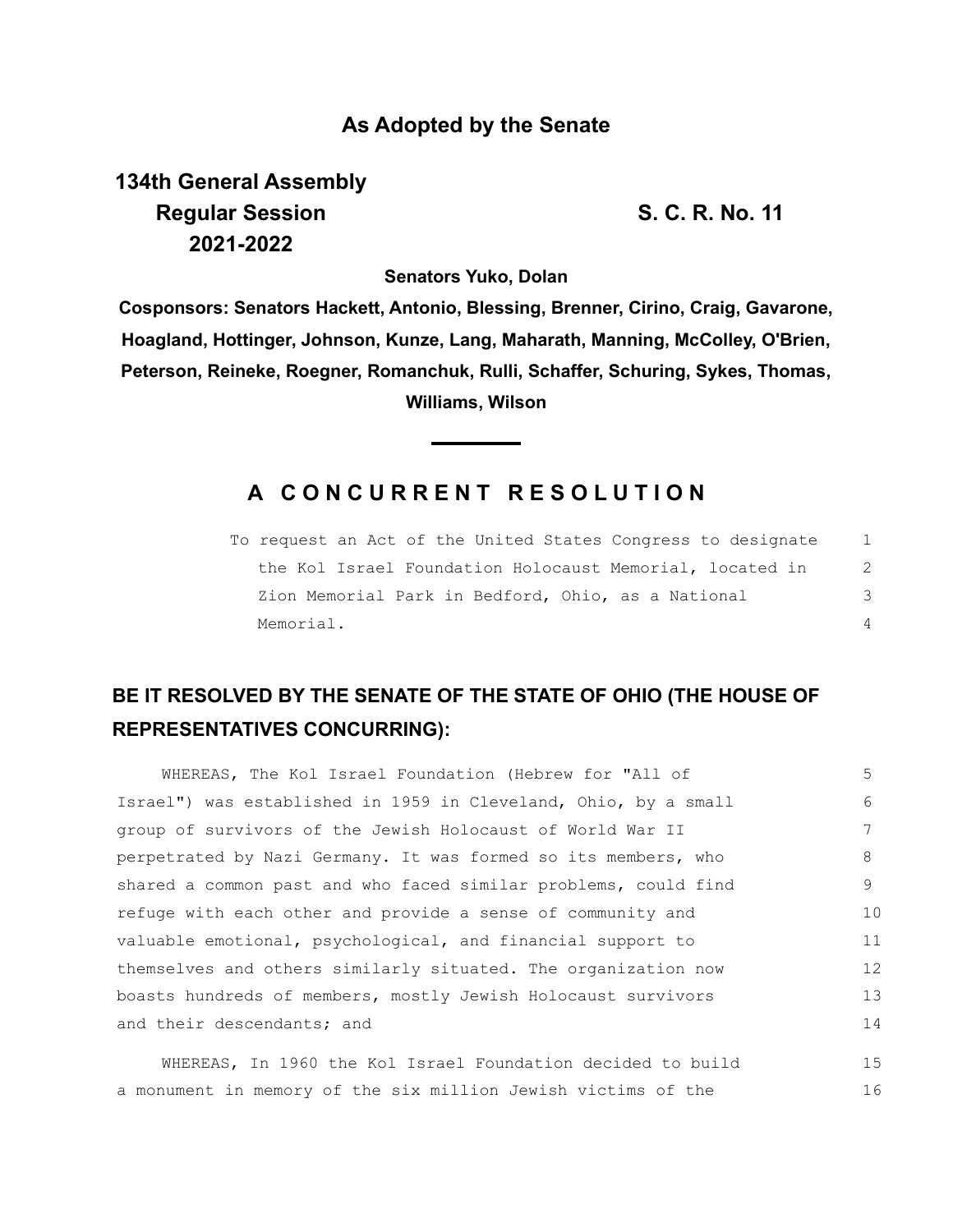### **S. C. R. No. 11** Page 2 **As Adopted by the Senate**

Holocaust. The subject monument is believed to be the first of its kind constructed in the United States. The monument was constructed at Zion Memorial Park, a Jewish cemetery located in Bedford Heights, Ohio. The granite monument has human ashes from victims recovered from crematoriums in three concentration camps as well as other artifacts: teeth, hair, and bars of soap made from pure Jewish fat, buried beneath it in six small caskets. Victims' names also are engraved on its walls to honor the dead. The monument was dedicated on May 28, 1961. In attendance at the ceremony were hundreds of people including Cleveland Mayor Anthony J. Celebrezze, military color guard, and other dignitaries, and it is the site of an annual memorial service presented by Kol Israel Foundation each fall with the support of the Jewish Federation of Cleveland. The event serves as an opportunity for families to say the Mourner's Kaddish for departed Holocaust victims who did not receive a proper burial or do not have a known grave; and 17 18 19 20 21 22 23 24 25 26 27 28 29 30 31 32 33

WHEREAS, The monument has been expanded, and is surrounded by low granite circular walls where additional names of Holocaust survivors, and their departed family members, have been engraved. One section also contains the names of several American astronauts and one Israeli astronaut, Ilan Ramon, a son of Holocaust survivors, who died in the Columbia Space Shuttle disaster in 2003. The wall also contains the quote of General Dwight D. Eisenhower who upon liberating a concentration camp stated: "The things I saw beggar description…The visual evidence and the verbal testimony of starvation, cruelty, and bestiality were so overpowering as to leave me a bit sick"; and

WHEREAS, The historical significance of the Kol Israel Monument is without question as it is a holy site containing human remains and where prayers for the departed are recited. It signifies the duty to remember the past atrocities of World War II so that they will not be repeated. It is an educational 45 46 47 48 49